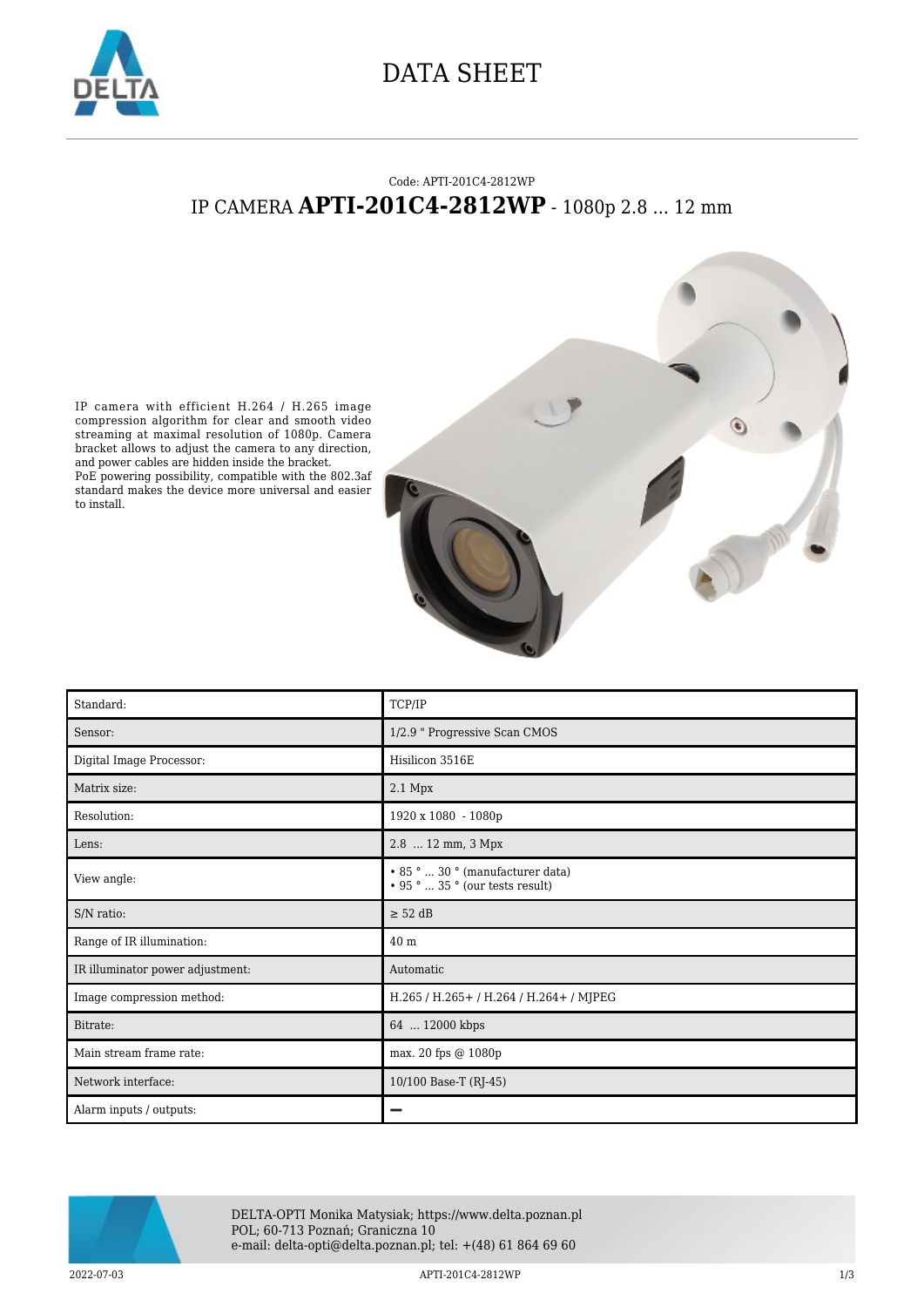

## DATA SHEET

| Network protocols:             | TCP/IP, ICMP, HTTP, HTTPS, FTP, DHCP, DNS, DDNS, RTP, RTSP, RTCP, NTP,<br><b>SMTP</b>                                                                                                                                                                                                                                                                                                                                                                                                     |
|--------------------------------|-------------------------------------------------------------------------------------------------------------------------------------------------------------------------------------------------------------------------------------------------------------------------------------------------------------------------------------------------------------------------------------------------------------------------------------------------------------------------------------------|
| Audio:                         | $\overline{\phantom{0}}$                                                                                                                                                                                                                                                                                                                                                                                                                                                                  |
| <b>WEB</b> Server:             | Built-in - port 80                                                                                                                                                                                                                                                                                                                                                                                                                                                                        |
| Max. number of on-line users:  | 10                                                                                                                                                                                                                                                                                                                                                                                                                                                                                        |
| ONVIF:                         | 2.4                                                                                                                                                                                                                                                                                                                                                                                                                                                                                       |
| RS-485 interface:              | $\overline{\phantom{0}}$                                                                                                                                                                                                                                                                                                                                                                                                                                                                  |
| Mobile phones support:         | Port no.: 80 or access by a cloud (P2P)<br>• Android: Free application FREEIP<br>• iOS (iPhone): Free application FREEIP                                                                                                                                                                                                                                                                                                                                                                  |
| Default IP address:            | 192.168.1.168                                                                                                                                                                                                                                                                                                                                                                                                                                                                             |
| Default admin user / password: | admin / admin                                                                                                                                                                                                                                                                                                                                                                                                                                                                             |
| Web browser access ports:      | 80                                                                                                                                                                                                                                                                                                                                                                                                                                                                                        |
| PC client access ports:        | 80                                                                                                                                                                                                                                                                                                                                                                                                                                                                                        |
| Mobile client access ports:    | 80                                                                                                                                                                                                                                                                                                                                                                                                                                                                                        |
| Port ONVIF:                    | 80                                                                                                                                                                                                                                                                                                                                                                                                                                                                                        |
| RTSP URL:                      | rtsp://user:password@ip_address:80/0 - Main stream<br>rtsp://user.password@ip_address:80/1 - Sub stream                                                                                                                                                                                                                                                                                                                                                                                   |
| Main features:                 | • 3D-DNR - Digital Noise Reduction<br>• WDR - Wide Dynamic Range<br>• F-DNR (Defog) - Reduction of image noise caused by precipitation<br>• Flicker Control - The technology eliminates the tiring eyes flickering image effect<br>• ICR - Movable InfraRed filter<br>• Motion Detection<br>• Privacy zones<br>• BLC - Back Light Compensation<br>· Configurable: brightness, contrast, saturation<br>• Sharpness - sharper image outlines<br>• Mirror - Mirror image<br>• Day/night mode |
| Power supply:                  | $\cdot$ PoE (802.3af),<br>• 12 V DC / 320 mA                                                                                                                                                                                                                                                                                                                                                                                                                                              |
| Power consumption:             | $\leq$ 3.8 W                                                                                                                                                                                                                                                                                                                                                                                                                                                                              |
| Housing:                       | Compact, Metal                                                                                                                                                                                                                                                                                                                                                                                                                                                                            |
| Color:                         | White                                                                                                                                                                                                                                                                                                                                                                                                                                                                                     |
| "Index of Protection":         | <b>IP66</b>                                                                                                                                                                                                                                                                                                                                                                                                                                                                               |
| Operation temp:                | $-20$ °C $\ldots$ 60 °C                                                                                                                                                                                                                                                                                                                                                                                                                                                                   |
| Weight:                        | $0.7 \text{ kg}$                                                                                                                                                                                                                                                                                                                                                                                                                                                                          |
| Dimensions:                    | 219 x 83 x 84 mm                                                                                                                                                                                                                                                                                                                                                                                                                                                                          |
| Supported languages:           | Polish, English, Bulgarian, French, Dutch, Spanish, German, Portuguese, Russian,<br>Turkish, Italian                                                                                                                                                                                                                                                                                                                                                                                      |
| Manufacturer / Brand:          | APTI                                                                                                                                                                                                                                                                                                                                                                                                                                                                                      |